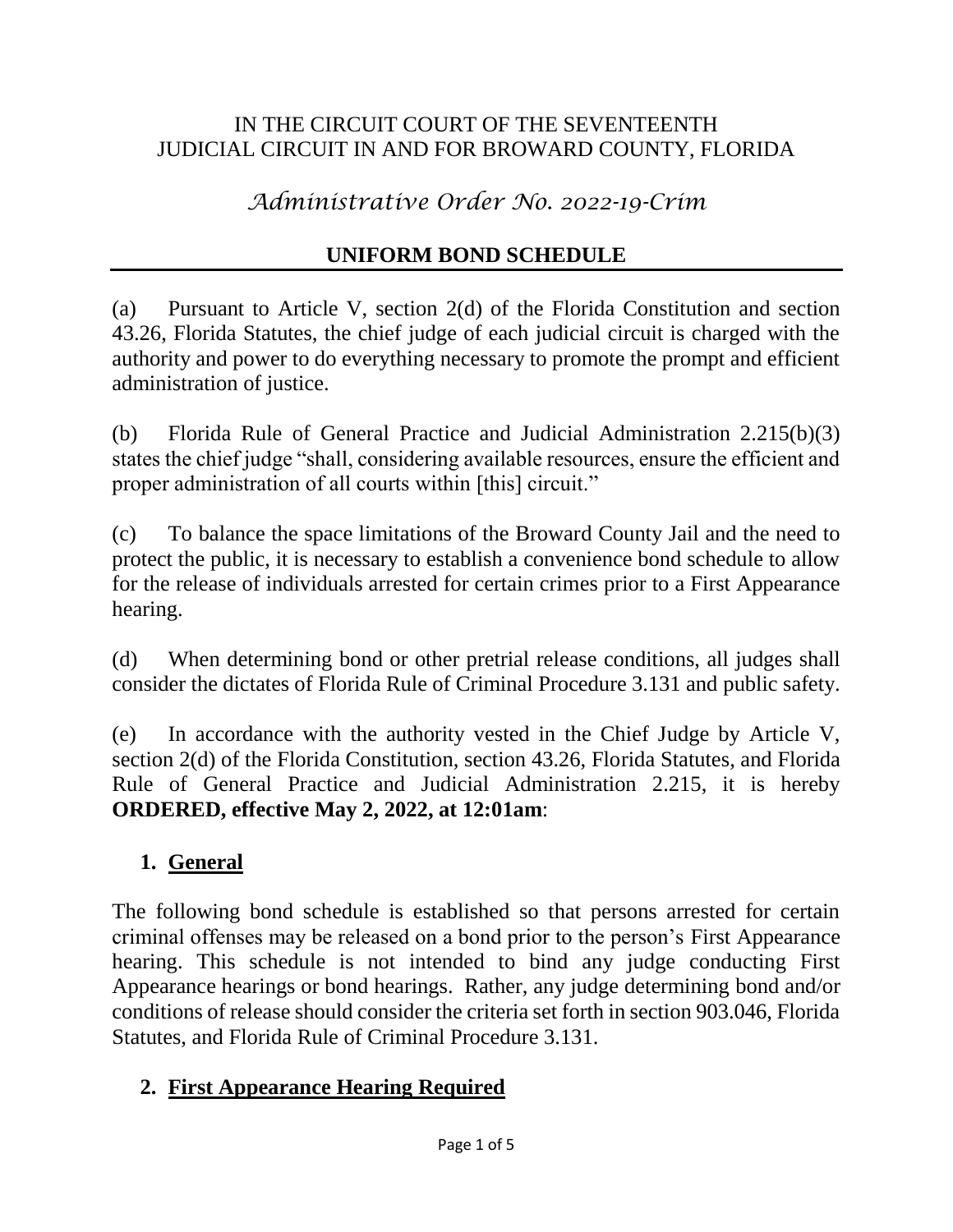Attachment "A" includes crimes of violence or involve public welfare, and persons charged with these offenses shall NOT be eligible for release on bond prior to a First Appearance hearing. The judge presiding at the First Appearance hearing will determine the appropriate amount of bond, if any. In addition to Attachment "A" the following exclusions apply:

- a. Any person charged with an offense classified as a "dangerous crime" listed in section 907.041(4)(a), Florida Statutes.
- b. In all cases where an individual is arrested for a misdemeanor or felony offense defined as "domestic violence" pursuant to section 741.28, Florida Statutes or "dating violence" pursuant to section 784.046, Florida Statutes.
- c. Persons arrested for a weapon or firearm offense under chapter 790, Florida Statutes.
- d. Persons arrested for any drug trafficking or manufacturing offense under section 893.135, Florida Statutes.
- e. In all cases where an individual is arrested for violating a rule adopted pursuant to section 381.00315, Florida Statutes, any isolation or quarantine, or any requirement adopted by the Florida Department of Health pursuant to a declared public health emergency.
- f. If an arrested person otherwise eligible for release prior to First Appearance pursuant to this Administrative Order is currently on bond or on personal recognizance for a felony or misdemeanor, and the jail learns of such fact at any time prior to the First Appearance hearing that such arrestee would have attended but for this Administrative Order, the arrestee shall not be eligible for bond prior to the First Appearance hearing.
- g. Persons arrested on a warrant for violation of probation, community control, pre-trial release, parole, or held pursuant to section 948.06, Florida Statutes, shall be taken before the appropriate judge as set forth in Administrative Order 2021-70-Crim (Amended), or held as specified in the warrant.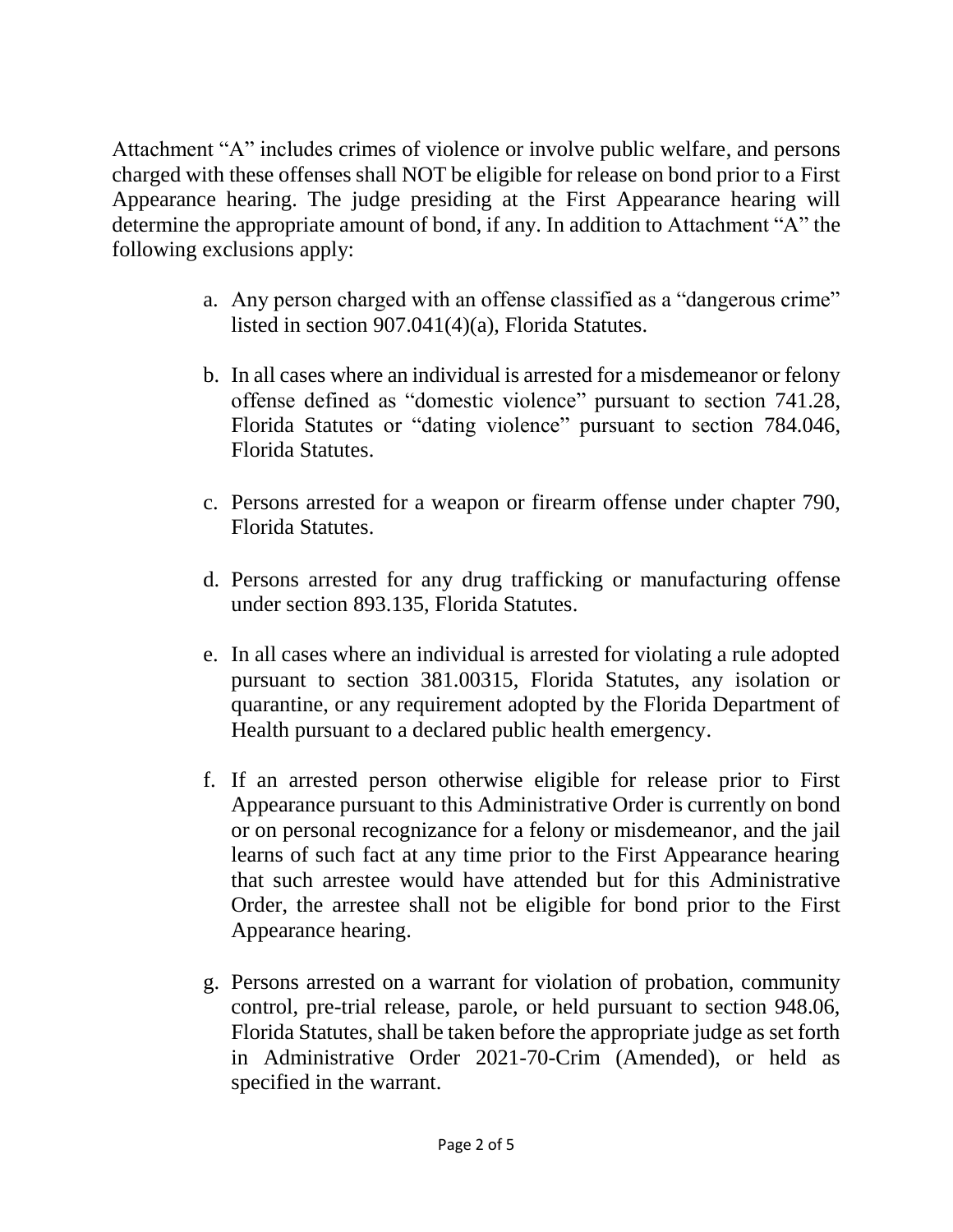# **3. Bond Schedule**

a. Except where a bond is previously set on a warrant, including out-ofcounty bonds, violation of probation, or capias arrest, including a nobond hold, persons arrested for crimes other than those listed in Attachment "A" shall be eligible for bond release prior to First Appearance according to the following schedule and provisions:

| <b>OFFENSE</b>                       | <b>BOND AMOUNT</b>      |
|--------------------------------------|-------------------------|
| <b>First Degree Felonies</b>         | \$15,000                |
| <b>Second Degree Felonies</b>        | \$7,500                 |
| Third Degree Felonies                | Release on Recognizance |
| Any other crime not specified herein | Release on Recognizance |

b. Pursuant to section 903.046(2)(d), Florida Statutes, when a capias is issued for any defendant who failed to appear on the day of any required court proceeding, and the defendant is later arrested on such capias, such defendant shall not be eligible for a recognizance bond on such capias arrest or for any form of bond which does not require a monetary undertaking or commitment equal to or greater than \$2,000 or twice the value of the monetary commitment or undertaking of the original bond, whichever is greater. However, the court retains discretion in determining conditions of release.

# **4. Change of Charge(s)**

Whenever the State Attorney's Office changes the arrested charge when an Information is filed:

- a. If the bond on the arrested charge was set at the standard convenience bond for that charge, then the Clerk of the Court shall set the bond on the capias for the filed charge at the standard convenience bond for that charge.
- b. If the bond on the arrested charge was specially set at First Appearance or on an arrest warrant, then the Clerk of the Court shall set the bond on the capias for the filed charge at either the standard convenience bond for the filed charge, or the specially set bond for the arrested charge, whichever is higher.
- c. If the defendant is still in custody when the Information is filed, the defendant shall be brought before the First Appearance judge within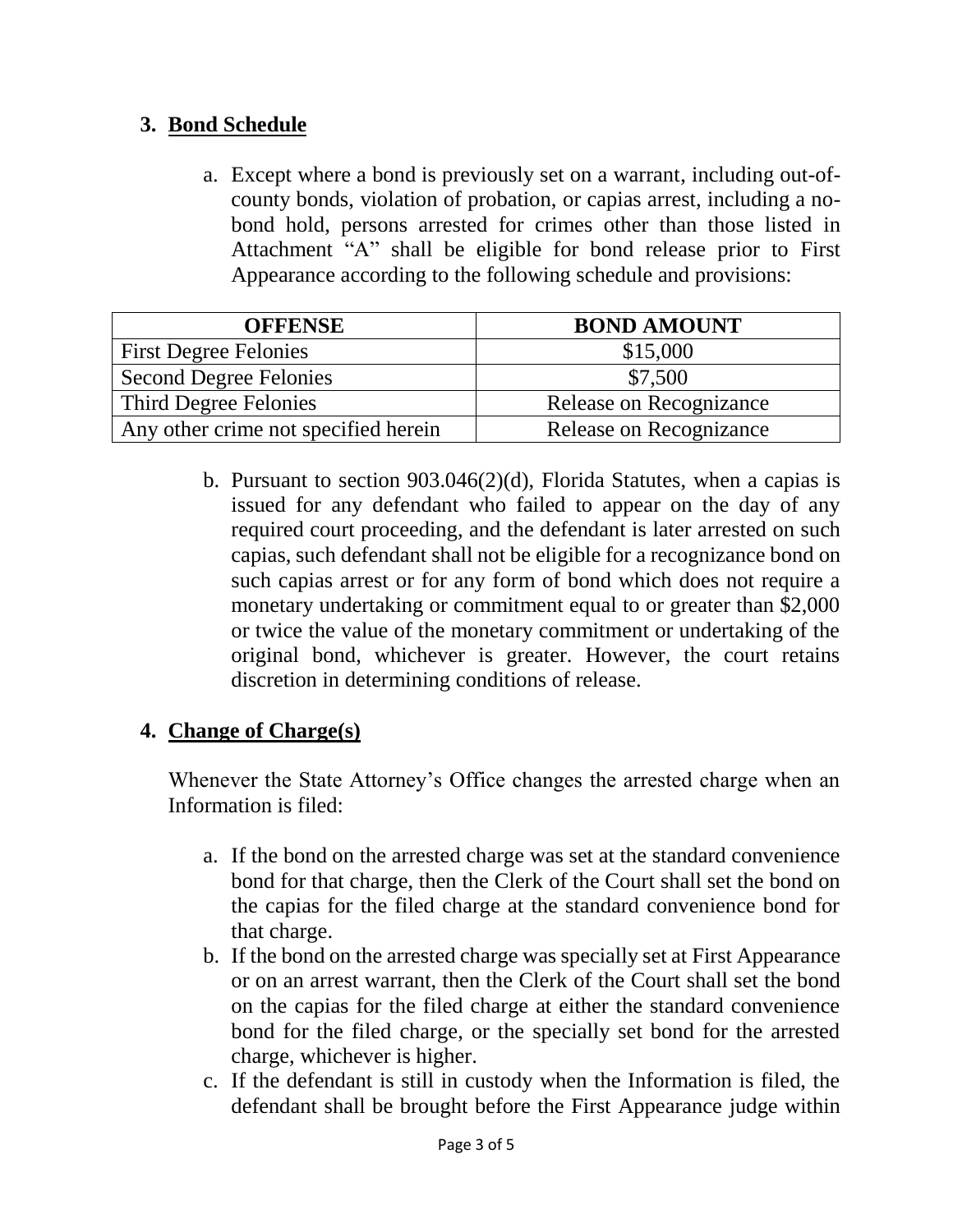24 hours of service of the change of charge capias to address the new charge(s).

d. If the defendant is not in custody when the Information is filed, bond on the filed charge shall be reviewed at the "Arraignment and Bond Status-Mandatory Appearance Hearing."

### **5. General Provisions**

- a. When an accused is brought to a First Appearance hearing, all proceedings are governed by Florida Rule of Criminal Procedure 3.131.
- b. The Clerk of the Court shall notify any person who is released on their own recognizance under this Administrative Order or otherwise of their court date. The booking officer shall provide information to any arrestee who is released on their own recognizance as to how they can obtain their next court date. Prior to release, the arrestee will acknowledge in writing that he or she:
	- i. will have no contact with the alleged victim(s), if any, and comply with any no-contact order;
	- ii. will not possess a weapon or firearm of any kind (if released on a weapons or firearms charge);
	- iii. will refrain from any future criminal activity of any kind;
	- iv. will appear for court upon notification at the address that he or she has provided to the Broward Sheriff's Office prior to release; and
	- v. acknowledge that a violation of any of the above-listed conditions of release may result in revocation of the pre-trial release conditions and result in re-arrest.
- c. Nothing in this Administrative Order precludes the booking officer from holding an arrestee over for a First Appearance hearing based on good cause shown, i.e., extensive criminal history or the accused poses a public safety threat if released prior to a First Appearance hearing.
- d. At the time of release, the Broward Sheriff's Office will obtain the arrestee's current address, telephone number, and email address (if available).